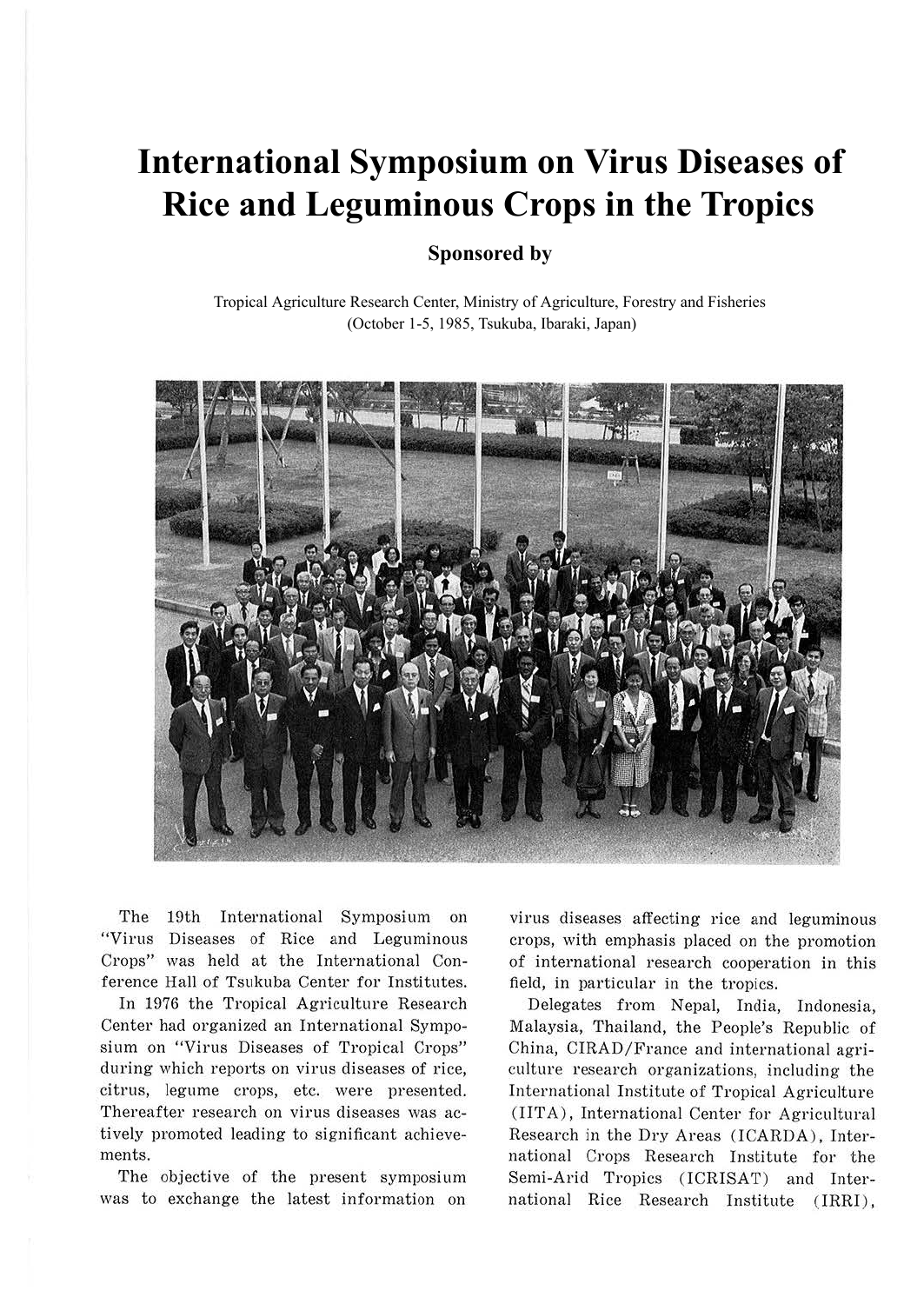Asian Vegetable Research and Development Center (AVRDC) and Food and Fertilizer Technology Center ( FFTC) as well as from Japan participated in the symposium and presented reports on the incidence of virus diseases in various countries along with discussing technical aspects pertaining to research on these diseases.

In the country reports, the delegates from Nepal, India, Indonesia, Malaysia, 'fhailand, the People's Republic of China and Japan reported on the status of virus diseases in their respective countries. In this regard, the data on the incidence and distribution of virus diseases affecting rice in the People's Republic of China were particularly informative.

Two special reports were presented by Dr. Y. Saito (FFTC) and Dr. D. V. R. Reddy (ICRISAT). Dr. Saito described the progress made in the characterization of the main viruses causing diseases in rice, including their distribution, mode of transmission by vectors, serological detection, etc., while Dr. Reddy outlined the present status of research on the virus diseases affecting groundnut, chickpea and pigeon pea in Asia, and the contribution of ICRTSAT to the research.

Thereafter the most recent research developments relating to the major virus diseases of rice and legumes were presented in 21 technical reports grouped in 5 sessions.

The program of the symposium and the names of the speakers are listed below.

Inaugural Address

Kenichi Hayashi

Director General, Tropical Agriculture Research Center

Welcome Address

Kunio Tsuchiya Research Councillor, Agriculture, Forestry and Fisheries Research Council Secretariat

#### Country Reports

Virus Diseases of Rice and Leguminous Crops in Nepal; Status and Future Strategies

Purushottam AMATYA and Hiro Kaji MANANDHAR (Nepal)

Virus Diseases of Rice in India

A. ANJANEYULU (India)

Present Status of Rice and Legume Virus Diseases in Indonesia

Dewa Made TANTERA (Indonesia )

Virus Disease of Rice and Leguminous Crops in Malaysia

Abu KASSIM bin Abu Bakar and HABI-BUDDIN bin Hashim (Malaysia)

Virus Diseases of Rice and Leguminous Crops in Thailand

Anong CHANDRASRIKUL, S. DISTHA-PORN and K. KITTIPAKORN (Thailand)

Research on Rice Virus Diseases in China XIE Lian Hui (the People's Republic of China)

Virns Diseases of Rice and Leguminous Crops in Japan

Eishiro SHJKATA (Japan )

#### Special Reports

Progress and Trend of Research Activities in the Asian Region in Relation to Virus Diseases of Rice

Yasuo SAITO (FFTC, Taiwan)

Virus Disease Problems of Groundnut, Chickpea and Pigeonpea

D. V. R. REDDY, Y. L. NENE and D. McDONALD (ICRISAT, India)

#### Technical Reports

Pseudo-recombination of RNA Species of Cucumoviruses

Kaoru HANADA (Japan)

Physical and Chemical Properties of Several Plant Viruses

Tada-aki HIBI (Japan)

Soybean Crinkle Leaf and Cowpea Mild Mottle Viruses

Mitsuro IW AKI (Japan)

Soybean Yellow Vein, a New Virns Disease of Soybean

Toshihiro SENBOKU, Kruapan KITTI-PAKORN, Surapee KIRATIYA-ANGU, Wanphen SRITHONGCHAI, Pornpod THONGEERKOM and Nualchan DEEMA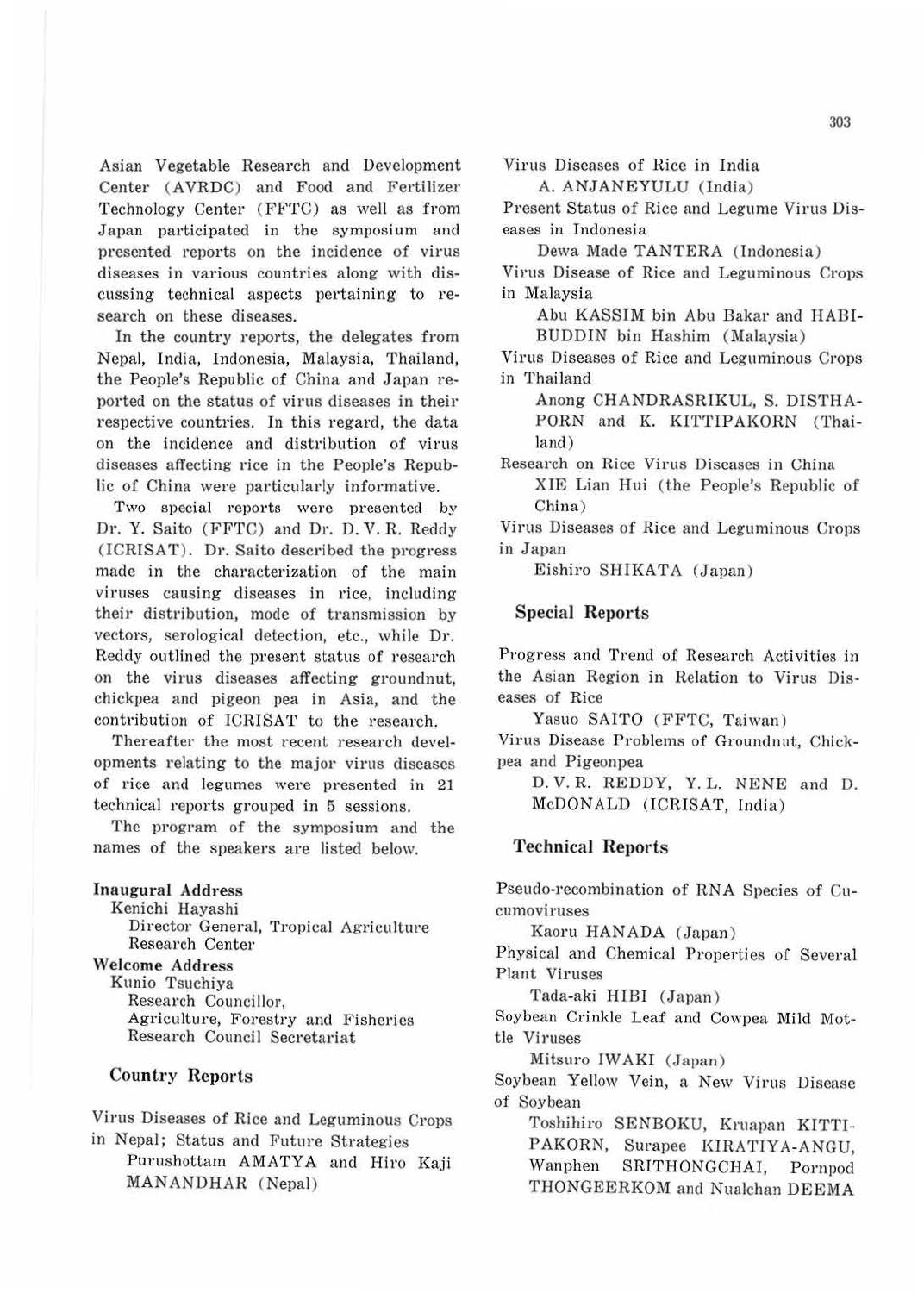(Thailand)

Occurrence of an Unidentified Potyvirus in Soybean in Taiwan

S. K. GREEN, D. R. LEE, H.J. VETTEN and D. E. LESEMANN (AVRDC, Taiwan)

Partial Characterization and Serological Relationships of Three Potyviruses Isolated from Leguminous Crops in Thailand

Tsuneo TSUCHIZAKI (Japan)

Mungbean Yellow Mosaic Virus

Yohachiro RONDA (Japan)

Main Virus Diseases of Peanuts in India and Indonesia

Norio IIZUKA (Japan)

Groundnut Viral Diseases in West Africa Michel DOLLET, Jean DUBERN, Claude FAUQUET, Jean-Claude THOUVENEL and Andre BOCKELEE-MORVAN (IRHO/CIRAD, France)

Rice Yellow Mottle and African Soybean Dwarf, Newly Discovered Virus Diseases of Economic Importance in West Africa

H. W. ROSSEL (IITA, Nigeria)

Transmission and Some Properties of Rice Gall Dwarf Virus

Tadashi MORINAKA (Japan) Characteristics of Rice Ragged Stunt in Thailand

Somkid DISTHAPORN (Thailand ) Rice Grassy Stunt Virus

Hiroyuki HIBINO (IRRT, the Philippines)

Rice Tungro Associated Virnses and Their Relations to Host Plants and Vector/Leafhoppers

Hiroyuki HIBINO and Rogelio C. CABU-N AGAN (IRRI, the Philippines)

Detection of Rice Viruses in Plant and Individual Insect Vectors by Serological Methods Toshihiro OMURA (Japan)

Host Range and Serological Properties of Two Potyvirus Isolates from *Pluiseolus vulgaris* in Lebanon

K. M. MAKKOUK, D. E. LESEMANN,

H.J. VETTEN and D. I. AZZOM

(!CARDA, Syria)

Chemical Control of Green Leafhoppers to Prevent Virus Diseases Especially Tungro Disease on Susceptible/Intermediate Rice Cultivars in the Tropics

Osamu MOCHIDA, Salvador L. VALEN-CIA and Ruperto P. BASILIO (IRRI, the Philippines)

Population Growth Pattern of the Brown Planthopper in Thailand

Masaichi TSURUMACHI (Japan)

Vector Specificity of Leaf and Planthoppers in Rice Virus Transmission

Hitoshi INOUE (Japan)

Utilization of Vector Resistance to Control Tungro Virus Disease and Breeding Strategy to Overcome Outbreaks of New Biotypes in Malaysia

Tadashi TAKITA and HABIBUDDIN bin Hashim (Malaysia)

Breeding for Resistance to Soybean Dwarf Virus (SDV) in Soybeans

Hiroharu BANBA, Yoshimitsu TANI-MURA and Isao MATSUKAWA (Japan)

### General Discussion

The general discussion was divided into two parts, one dealing with rice virus diseases. with Dr. H. Hibino (IRRI) as the chairman. and the other with legume virus diseases under the chairmanship of Dr. D. V. R. Reddy (ICRISAT) and Dr. H.W. Rossel (IITA).

Dr. Hibino summarized the main topics discussed during the presentations on rice virus diseases and underscored the following aspects: 1) During the  $10$ -year interval between this symposium and the previous one. t.ho characteristics of a large number of rice viruses have been clarified; 2) It can be anticipated that rice virus diseases will become even more important in future with the increase of the cultivation of rice varieties with better eating quality which may not be as resistant as those which are currently being cultivated; 3) Knowledge on the epidemiology of the diseases and vector ecology is still limited: 4) Since the resistance of varieties tends to break down. it. remains to be determined whether it is preferable to use varieties resistant to the vector or to the virus;  $5)$  As for the methods of diagnosis of the virus